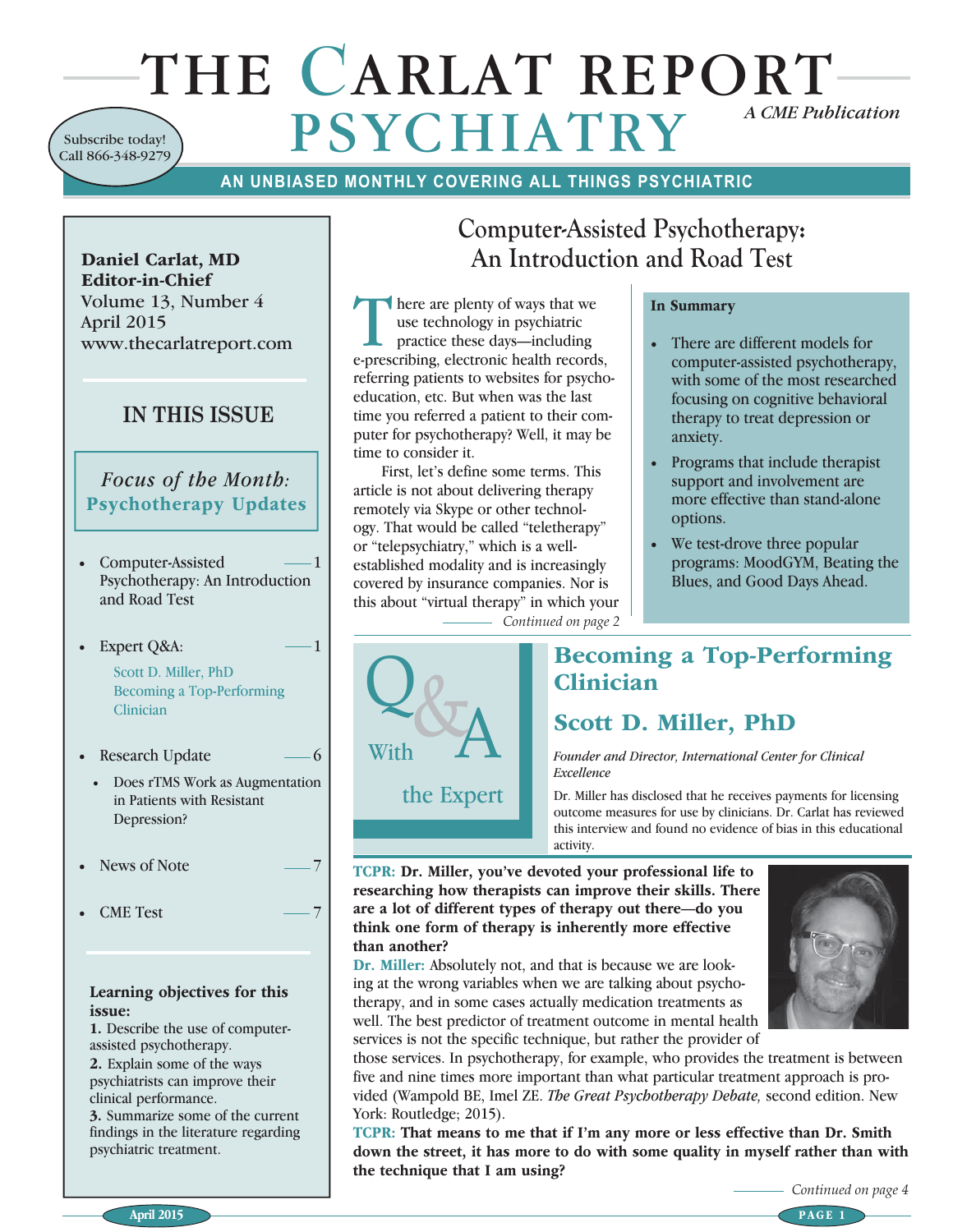#### **Computer-Assisted Psychotherapy: An Introduction and Road Test Continued from page 1**

patient uses a fancy virtual reality device, like the Oculus Rift, to simulate being in a scary situation.

In this article we'll focus on potentially game-changing technology for busy psychiatrists called computer-assisted psychotherapy (CAP). Don't have the time or the expertise to do therapy for a given patient? Are good therapists in short supply in your area? No problem there are more and more websites offering experiences that come close to seeing a therapist. The modalities differ, but the most well-researched programs focus on cognitive behavioral therapy (CBT) for depression or anxiety disorders.

#### Evidence for Computer-Assisted Therapy

For a field that you may not have heard much about, you might be surprised that dozens of randomized controlled trials have already been conducted on different versions of CAP.

#### *EDITORIAL INFORMATION*

*Editor-in-Chief, Publisher:* Daniel Carlat, MD *Deputy Editor:* Talia Puzantian, PharmD, BCPP, clinical psychopharmacology consultant in private practice in Los Angeles, CA

*Executive Editor:* Joanne Finnegan

*Editorial Board:* 

Ronald C. Albucher, MD, director of counseling and psychological services, clinical associate professor of psychiatry, Stanford University, Palo Alto, CA

Steve Balt, MD, psychiatrist in private practice in the San Francisco Bay area

Richard Gardiner, MD, psychiatrist in private practice in Potter Valley, CA

Alan D. Lyman, MD, child and adolescent psychiatrist in private practice, New York City, NY

James Megna, MD, PhD, DFAPA, director of inpatient psychiatry, professor departments of psychiatry, medicine, and public health & preventive medicine at SUNY Upstate Medical University, Syracuse, NY

Robert L. Mick, MD, medical director, DePaul Addiction Services, Rochester, NY

Michael Posternak, MD, psychiatrist in private practice, Boston, MA

Glen Spielmans, PhD, associate professor of psychology, Metropolitan State University, St. Paul, MN

Marcia L. Zuckerman, MD, director of Psychiatric Services at Walden Behavioral Care in Waltham, MA

Dr. Carlat, with editorial assistance from Dr. Puzantian, is the author (unless otherwise specified) of all articles and interviews for *The Carlat Psychiatry Report.* All editorial content is peer reviewed by the editorial board. Dr. Albucher, Dr. Gardiner, Dr. Lyman, Dr. Megna, Dr. Mick, Dr. Posternak, Dr. Puzantian, Dr. Spielmans, and Dr. Zuckerman have disclosed that they have no relevant financial or other interests in any commercial companies pertaining to this educational activity. Dr. Balt discloses that his spouse is employed as a sales representative for Otsuka America. This CME/CE activity is intended for psychiatrists, psychiatric nurses, psychologists and other health care professionals with an interest in the diagnosis and treatment of psychiatric disorders.

Before getting into the evidence, you should know about the inherent limitations of any study attempting to assess any kind of psychotherapy (for a lively discussion of the pitfalls of these studies, see Marks IM et al, *Cogn Behav Ther*  2009;38(2):83–90). The main problem is figuring out how to create a good control group. In medication trials, the usual control groups are either placebo or an active comparator—and preferably both.

In trials of psychotherapy, there's no such thing as a true placebo control. The most common control group is the "waitlist,"—patients assigned to this group are told that their names will be put on a waiting list for treatment. Another tactic is to assign the control group to "treatment as usual" (TAU). This means telling patients to see their doctors and to follow their instructions—which might be a medication, some therapy, or nothing at all. Other studies use a bland nonspecific treatment as a control, such as relaxation practice. None of these control groups can accomplish what a placebo can accomplish—which is to measure whether the active treatment has a specific curative component, beyond nonspecific effects such as high expectations.

The best psychotherapy studies will randomly assign patients to three groups: the therapy being evaluated; another therapy already established as effective; and a no-treatment control (such as a wait-list group). But such ideal therapy studies are rare.

Another issue is that meta-analyses will tend to lump many different types of CAP together. Perhaps the most important distinction among them is how much therapeutic support patients are provided as augmentation to computer therapy.

With this in mind, let's look at a recent meta-analysis evaluating the efficacy of CAP for depression (Richards D & Richardson T, *Clin Psychol Rev* 2012;32(4):329–342). Researchers combined nearly 3,000 patients from 19 randomized controlled studies (1,553 received CAP and 1,443 were controls). Most of the programs were based on CBT. Overall, CAP worked pretty well, with an effect size of 0.56, which is considered moderate and compares well to effect sizes of medications for depression.

Drilling into this data reveals something interesting, which is that those computer programs that included therapist support were far more effective (effect size 0.78) than programs without such support (effect size 0.36). What is "therapist support?" Some programs are meant as completely stand-alone treatment, whereas others include real therapist contact and support, which might be in the form of phone calls, emails, or brief supplemental in-person sessions. Thus, it appears that CAP works best when you "prescribe" the sessions to your patient and stay involved in some way. Other programs provided "administrative support" only, such as volunteers or administrative staff helping with technical issues. These programs had an effect size of 0.58, midway between therapist support and no support. The level of support also affected dropout rates with the highest dropouts in the nosupport studies (74%) and the lowest in the therapist-supported studies (28%).

### Road Tests of Computer-Assisted Psychotherapy

In order to give you a better feel for what CAP is like, both for you and your patients, we chose three popular programs to review: MoodGYM, Beating the Blues, and Good Days Ahead. Why did we choose these three, as opposed to the dozens of others in this increasingly crowded field? For a somewhat arbitrary reason, which was that a recently published article described these three programs in some detail, including a synthesis of the clinical trials that have evaluated each one (Eells TD et al, *Psychotherapy* 2014;51(2):191–197). We did not attempt a comprehensive *Consumer Reports*-type review of these products. Mostly, we wanted to give you a flavor of the experience of computerassisted therapy in order to pique your interest.

Our methodology in evaluating the programs was informal—we logged on to the sites and poked around. When asked about our symptoms, we said we were mildly depressed and that we were down on ourselves for small stuff—such as get-

*Continued on page 3*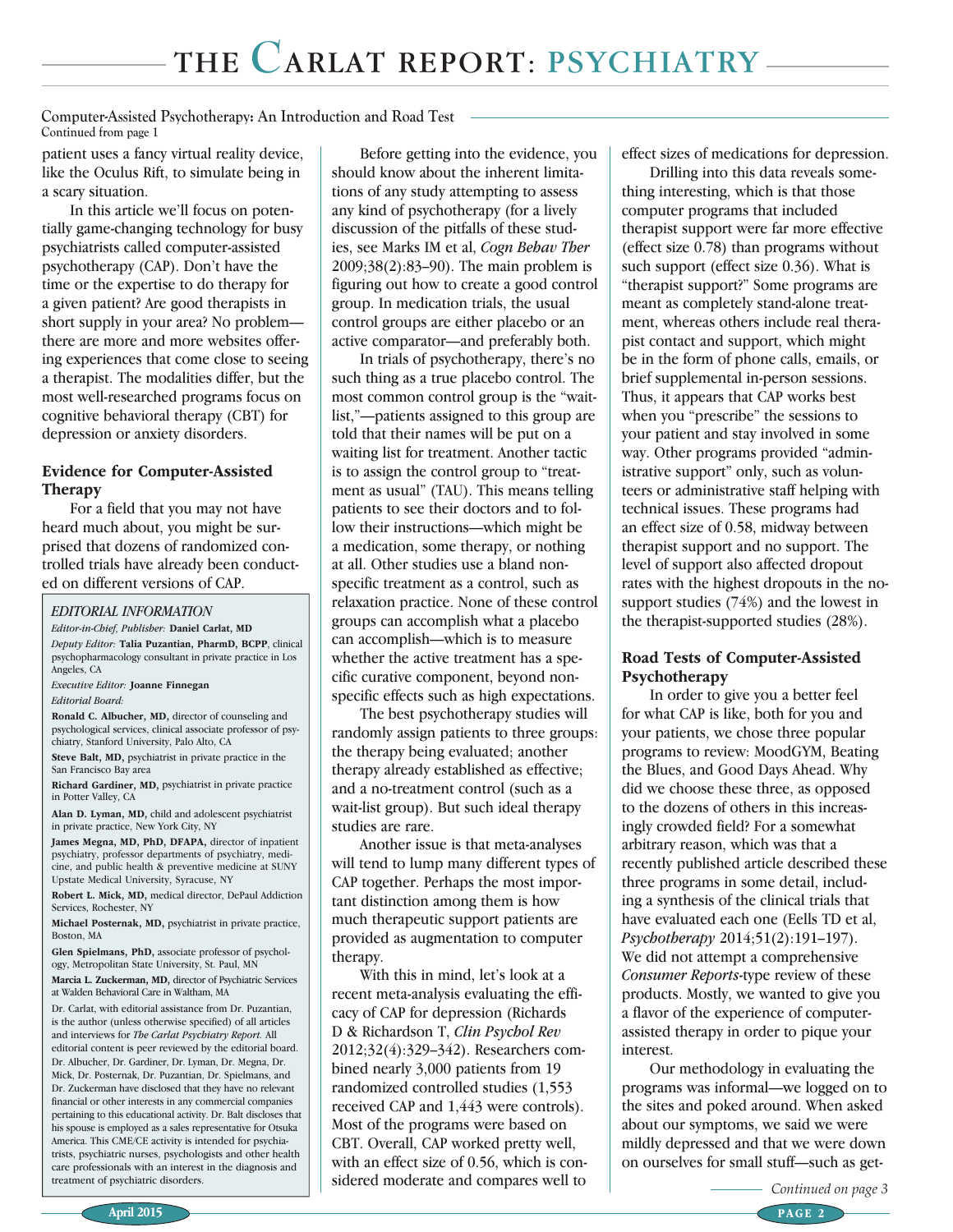**Continued from page 2 Computer-Assisted Psychotherapy: An Introduction and Road Test**

ting the car stuck in the snow.

#### MOODGYM

http:// moodgym.anu.edu.au Cost: Free

How to access: Go to website and set up an account.

Efficacy evidence: MoodGYM was found to be more effective than weekly "checking in" phone calls for reducing depressive symptoms and for improving dysfunctional thinking in 525 moderately distressed individuals and effects were maintained for up to one year (Mackinnon A et al, *Br J Psychiatry*  2008;192(2):130–134).

Review: Developed by the Centre for Mental Health Research at the Australian National University, MoodGYM is the least flashy of the three programs we reviewed. It is based almost entirely on text, with a few drawings here and there, and is pretty funny. You are introduced to several prototype characters, one of whom, named "Noproblemos," exemplifies healthy cognitions. "Cyber man," on the other hand, "looks good on the outside but is a seething wreck inside." You can click on the characters' faces at various points throughout the program to learn about how distorted cognitions lead to negative emotions.

We meet these characters at various times throughout the modules and they are used to illustrate cognitive distortions—or, in MoodGYM's jargon— "warped thoughts" such as all-or-none thinking and overgeneralization. There's an initial psychoeducation component in which you get to practice identifying the character's warped thoughts, and you learn how to generate "unwarping" statements. The key mnemonic used is WUTIWUF (What you think is what you feel), and it's undeniably useful for quickly capturing the essence of CBT.

The "therapy" component is comprised of various forms and questionnaires to help you identify specific events, your warped thoughts in response, and how they lead to depression. For example, my event was, "I got my car stuck in the snow." The program guided me through the process of identifying which type of warped thought this elicited (a "should statement": "I

should have prevented it"), followed by an unwarping thought: "I couldn't have prevented it, it was too icy."

#### Pros of MoodGYM:

- It's free.
- It uses fun and colloquial language to make the material very accessible.

#### Cons of MoodGYM:

- Too many quizzes to fill out—I felt too lazy to complete them, but without completing them you can't go through the rest of the program. My experience is reflected by studies of MoodGYM, one of which found that only 138 of 3,174 users (4.3%) completed all five modules (Christensen H et al, *Aust N Z J Psychiatry*   $2006;40(1):59-62$ .
- Too much text—which gets tedious.
- Stand-alone (no support) which could mean higher dropouts and less efficacy.

#### BEATING THE BLUES

http://www.beatingtheblues.co.uk Cost: Unclear. Currently available only through certain insurance companies and institutions.

How to access: Access is easiest in the United Kingdom, where the program was developed. Access in the US is limited. The University of Pittsburgh Medical Center, along with some behavioral healthcare providers in South Carolina, Kansas, and California, offer it and a project is currently underway to pilot it within the US Department of Veterans Affairs health system.

Efficacy evidence: This is the most studied of all CAPs, with multiple demonstrations of its efficacy as compared to treatment as usual (Eells et al, *op cit*.)

Review: Beating the Blues uses a combination of audio narration, animated graphics, and videos to accomplish psychoeducation and therapy. Of the three programs we reviewed, this did the best at providing an initial overview of the program. There are eight sessions, with each session containing three to five modules. These short modules take about 15 minutes to complete, which is an advantage for those with shorter atten- *Continued on page 6*

tion spans.

The program uses videos of five different characters to illustrate automatic thoughts, feelings, and various techniques to improve one's mood. As with the other programs, you are required to input your own experiences and automatic thoughts. The pacing of the program seemed well thought-out. For example, a fairly long and didactic lesson on basic CBT concepts was followed by an engaging module on pleasurable activities. This latter module guided me through steps on how to come up with mood-elevating things to do, and I could click on each of the characters to watch them describe their own anti-depressant activity, such as calling a friend.

Overall, it seemed like a very useful self-help treatment program, and I would imagine many patients benefitting.

#### Pros of Beating the Blues:

- Good pacing.
- Sessions can be personalized and can build from one to the next, as with standard CBT.
- Can be used with or without therapist support (report of patient progress is available to providers at end of each session).

### Cons of Beating the Blues:

• Limited access in US.

### GOOD DAYS AHEAD

http://bit.ly/1D61F6Q Cost and Access: Prices are not published. For information, email Empower Interactive (the company that runs Good Days Ahead), at info@ empower-interactive.com.

Efficacy evidence: Two studies have endorsed its efficacy. It is one of few computerized treatments to be compared in a randomized trial to in-person CBT, and it proved to be just as effective for depression as traditional treatment.

Review: Good Days Ahead is a "supported" CAP, and is designed to be used as an adjunct to in-person CBT. As a clinician, you log in to your account and then you can invite patients to participate by inputting their email address. They will automatically be emailed by the system and can start participating.

There are nine lessons, and they rely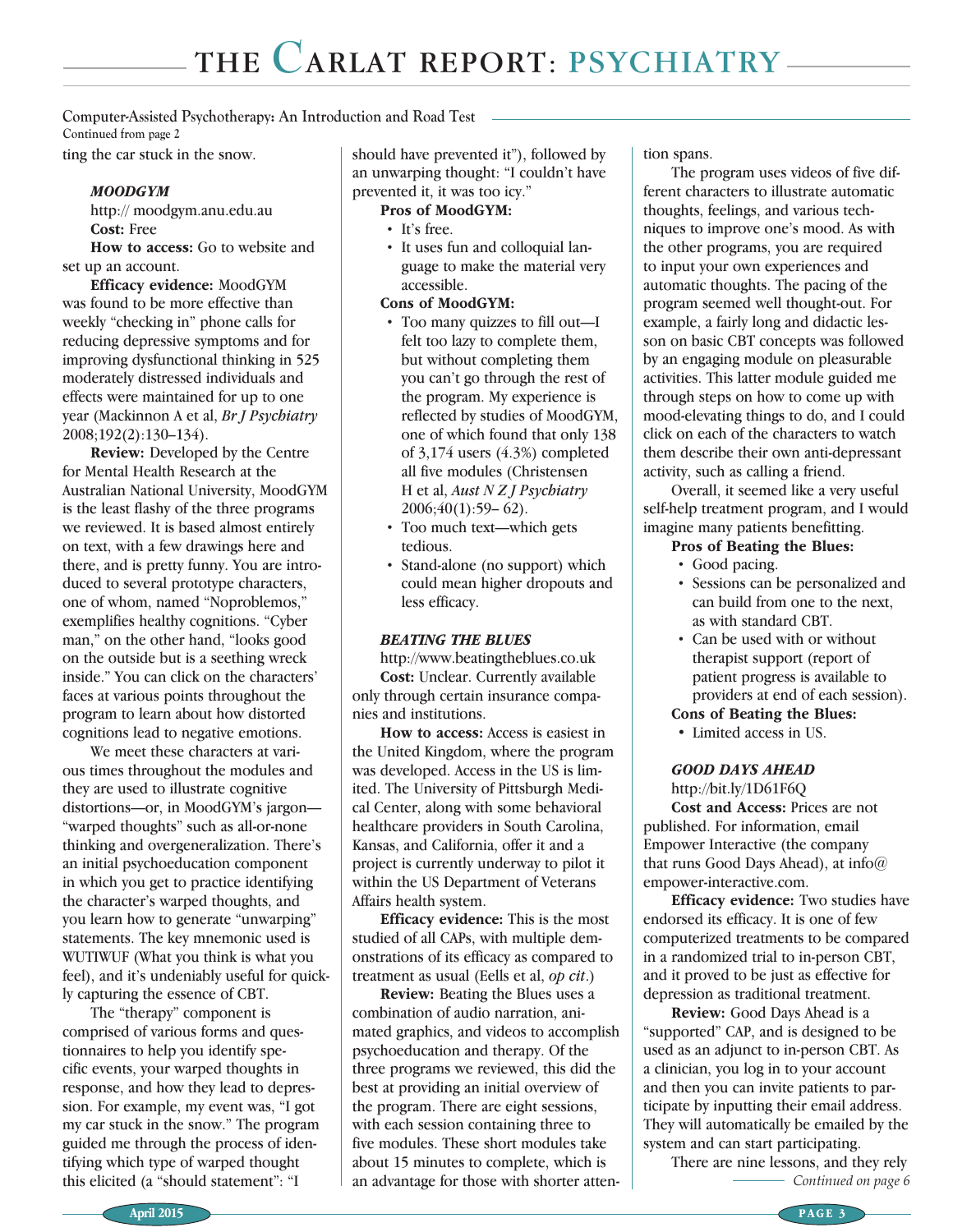#### **Continued from page 1 Expert Interview**

Dr. Miller: I would say that if you are a person trying to decide whether or not to enter care or treatment that it is much better to know who you are going to see rather than what necessarily they are doing or where they were trained.

#### TCPR: How are different therapists different? And, more to the point, how can we improve our own skills?

Dr. Miller: There are two kinds of variability between therapists. The first is that some therapists are more consistent about delivering an effective therapy product than others. This is true in virtually all fields in healthcare, whether it's cardiology, radiology, or psychiatry. No one is equally effective with all the clients they see. Our performance might vary by type of client or by day. Some days we deliver a better performance more effectively than other days. The other difference is that some clinicians are on balance more effective than other clinicians.

TCPR: Okay, you're saying to become better practitioners we need to focus on two things. First, we need to become more consistent in what we do with patients, and second, we need to improve our skills. How do we improve our consistency with patients?

Dr. Miller: The first step is that you have to have a mechanism of tracking how well the client is doing. The research I've done has led to the development of the Outcome Rating Scale (ORS), which is a simple, well-validated tool that allows clinicians to track change in their clients.

#### TCPR: And for full disclosure, readers should know that you derive income from conducting training on your outcome scales, though I believe the ORS is available to any clinician as a free download?

Dr. Miller: Yes, I make my living providing training, though not exclusively about the ORS. I work with hundreds of agencies around the world, both public and private, helping them measure and improve their results. (Supportive empirical and "how to" information, as well as free copies, can be downloaded at www.whatispcoms.com.)

#### TCPR: Walk me through how the ORS would actually be used. How would I use that in my practice? Do I give the scale at the end of each session?

Dr. Miller: The ORS, or any similar outcome tool, is given at the beginning of each session. In essence, you are looking for the impact of your prior session's work at the beginning of the present session. That way you can either continue with more of the same or adjust the dose, type, or intensity of the therapy. You can administer the scale whether you are doing a 15-minute medication check-in or a traditional 50-minute therapy session. The scale is extremely brief. There are four questions that ask how your client has done over the past week in terms of: 1) personal well-being, 2) close interpersonal relationships, such as with family and close friends, 3) socially, such as at work and school, and 4) how they are doing overall. They rate their answers on a visual analog scale.

### TCPR: And how do we interpret the results of the scale?

Dr. Miller: You add up the total score, which gives you a gross idea about whether or not this client feels like he or she is moving forward. You can then dig deeper by plotting that score against a normative trajectory based on hundreds of thousands of episodes of care and that gives the clinician an instant sense of whether the case is on track. By "on track," I mean, whether or not the client is making sufficient change to predict they will be among the successfully treated group at the end of treatment. Any deviation from the norm provides the clinician with an opportunity to change direction—adjust, modify, refer, etc. Early on, we usually recommend clinicians think about the alliance they have with the client exploring, for example, whether there's agreement on the goals for treatment. And whether the approach makes sense to them and is congruent with their values and preferences.

TCPR: Psychiatrists are familiar with various symptom rating scales, such as the Hamilton Depression Rating Scale (HAM-D) and the Patient Health Questionnaire-9 (PHQ-9). How is the ORS different from these scales?

We know that the top-performing clinicians spend three to fourand-a-half times as many hours per week than their more average counterparts outside of work engaged in deliberate practice.

Scott D. Miller, PhD

*Continued on page 5*

Dr. Miller: Both are excellent symptom scales. That said, changes in symptoms may not correlate well with clients' estimates of their own well-being. Importantly, research shows that client ratings of well-being are better predictors of seeking and staying in treatment than is their experience of or the clinician's assessment of symptoms (Duncan BL, Miller SD, Sparks JA. *The Heroic Client.* San Francisco, CA: Jossey-Bass; 2004). The HAM-D is a good example of a problem that can occur with clinician-rated measures. What happens if a clinician rates a client as improving on that tool but the client disagrees? Since dropout and disengagement are the two largest threats to treatment outcome, it makes sense to err on the side of the client.

### TCPR: Does the ORS also help guide us specifically in how we might want to change what we are doing?

Dr. Miller: You raise an important question, and this is a process we call "Feedback Informed Treatment." The measure points to specific areas that may need to be explored. At the same time, it leaves the actual intervention up to the clinician and their client, merely underscoring the importance of doing something different than what has been done up to this point.

TCPR: So it is basically saying, "Look, what you're doing isn't working, so do something different," and then a good clinician does what?

Dr. Miller: A good clinician does several things. First, work at retaining the client in treatment. The risk of dropout rises as the

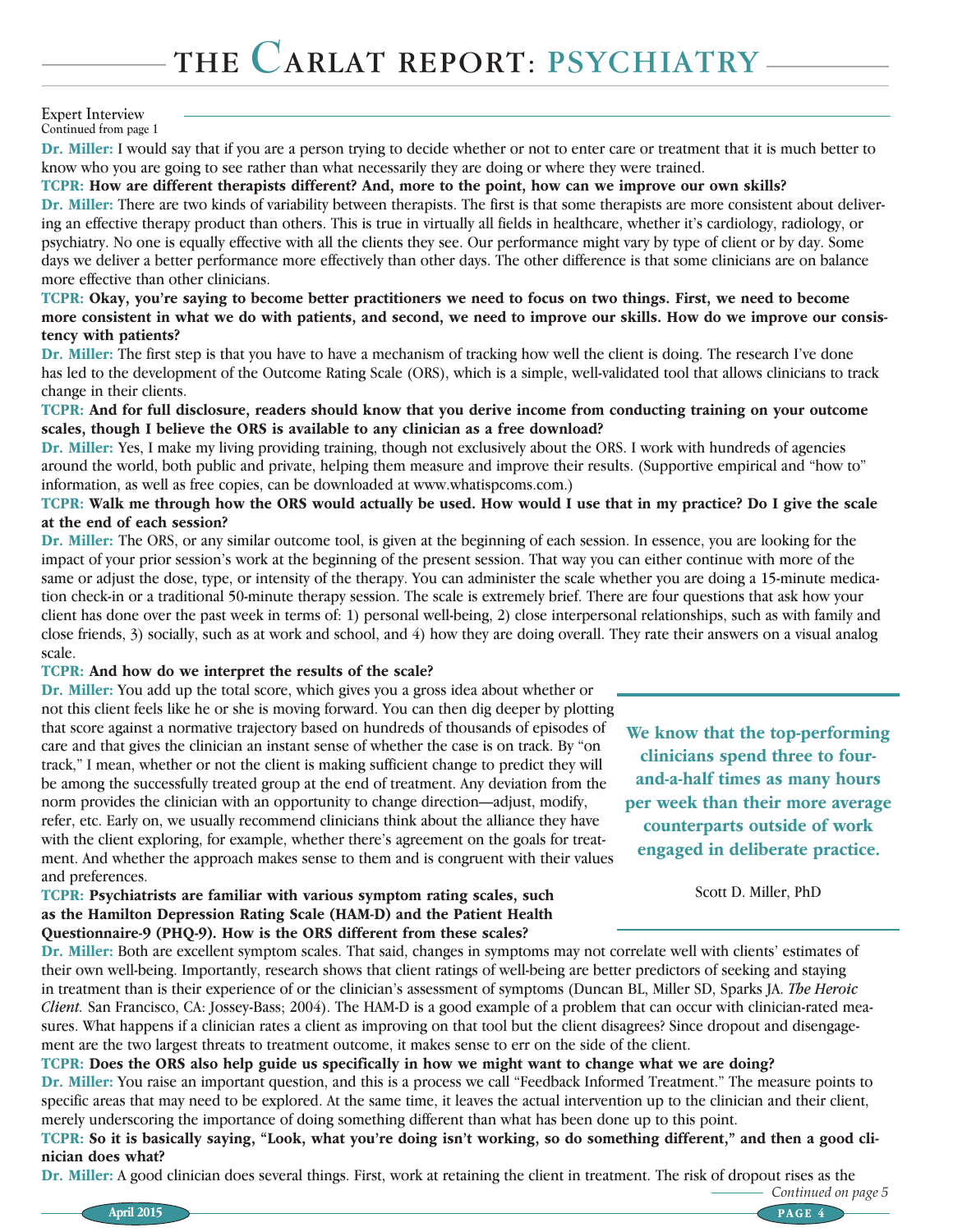### **Expert Interview**

**Continued from page 4**

amount of treatment without effect increases. We know the risk of people stopping or discontinuing their medication is huge. And so I want to make sure that people stick around long enough to either give the intervention a chance to work, or to be feel comfortable telling the clinician that the treatment is not quite helping. We now have several studies showing the routine use of the measures improves compliance with psychotropic and other drug treatments (for example, Pringle J et al, *Inov Pharm* 2011;2(1):Article 33). I suspect that most of the psychiatrists reading this have had clients come in and say, "You know, I am not really feeling much better," and the psychiatrist says, "Just stick with it for a couple of more weeks," and then, boom, it works. Now we think of the medication as the important part, but I think the psychiatrist who says, "Stick with it; it will be okay," is making it possible for this client to talk about the lack of effect, and this leads to a conversation that instills hope and enhances engagement, which may be the critical components for success.

TCPR: All right, let's say I start using the ORS. I get some feedback from my patient that the treatment isn't really going anywhere. Give me an example of the specific kinds of feedback patients will give their clinicians.

Dr. Miller: Seventy percent of the time, problems in the therapy encounter are related to misunderstanding of the client's goal. Many of our clients don't even know what their goals are when they come in, and by process of elimination we find out what they are over time. Another scale we've developed, the Session Rating Scale, cues you to have that conversation with the client. TCPR: Okay, so I'm thinking my patient wants to sleep better, but I find out from the Session Rating Scale that I am missing the boat and that my patient has different goals.

Dr. Miller: Right, maybe they want to perform better at work. It's a reasonable thing to assume that if they slept better they'd be better performers at work. But that's only an assumption. Once you find out that your client wants to improve his ability to perform at work, you might start discussing some simple skills about assertiveness or organization, and the client begins to do better at work, which then leads him to sleep more soundly at night.

TCPR: I like this approach. But I think the typical psychiatrist might respond to this conversation by saying, "Well, I think it is pretty clear to everybody that when a patient comes in with anxiety or depression the goal is to diminish their symptoms; there is no big mystery about that, and they can tell me if they feel better. Why do I need to use a formal scale?" So are you saying that we are overestimating the accuracy of our assessment of our clients' goals?

Dr. Miller: I would say that is perfectly reasonable to practice that way if it works—if the person you are treating is getting better. But if they are not improving then it's not the best way. So, the question is not which approach is right. The question is whether or not what you are doing is working for this person in front of you. So, let me be bold. If you are so certain, why not measure and see for sure? It's simple and quick. It's the difference between taking a person's temperature by feeling their forehead and using a thermometer.

#### TCPR: So your plea is not to suggest specific techniques, but it's really to encourage clinicians to gain feedback from their clients so that they can alter whatever they're doing in order to make their clients better, and that may involve all kinds of different adjustments.

Dr. Miller: We say that there are three main pathways that you can take once you find out that what you are doing with an individual client isn't working. You can change the "what," the "where," or the "who." The "what" means you can change what you're doing. Here, you can be guided by conversations about the alliance: what are the person's goals and what's your role in helping them to achieve those goals. If that doesn't help, change the "where." All psychiatrists do this already: individual outpatient isn't working, so maybe we are going to add a group or refer to a short-term, intensive setting, such as partial hospitalization. Third, and last, and I know the most controversial, change the "who." You know you can't marry everyone you date, and at some point the time for learning and experimenting is over. At that point the best thing that you can do to increase the odds that this person will be helped is to get them away from you and to a different clinician.

#### TCPR: So far we've talked mainly about putting processes in place to consistently get feedback from our patients, which should lead to more consistently effective care. But you've also looked at the research on expertise and you've applied it to how therapists can improve their performance. What have you found?

Dr. Miller: We know that the top-performing clinicians spend three to four-and-a-half times as many hours per week than their more average counterparts outside of work engaged in deliberate practice (Chow D et al, *Psychotherapy* 2015; in press). TCPR: "Outside of work"—meaning that just seeing patients is not the kind of "practice" that will lead us to become top performers?

Dr. Miller: Work is not practice and experience is not correlated with outcome. So unfortunately, the idea that you get better by working more is simply untrue. There is no evidence of this. In fact, if anything it is negatively correlated with performance! We end up with "delusions of certainty." The reason for this is that the most crucial elements needed for learning and growth are absent when you are in the midst of a busy day meeting with clients. These required elements include the possibility to reflect, identify small process errors, make a plan, and try again.

### TCPR: Are there any specific ways that we should be accomplishing this deliberate practice?

Dr. Miller: We've looked at whether there is a specific group of activities that clinicians should engage in to improve performance. But we found that the type of activity doesn't matter. You can read a book or paper, attend a continuing education event, or listen to a podcast. What's critical is doing more of it than everybody else. Additionally, whatever you do needs to stretch you beyond your

*Continued on page 8*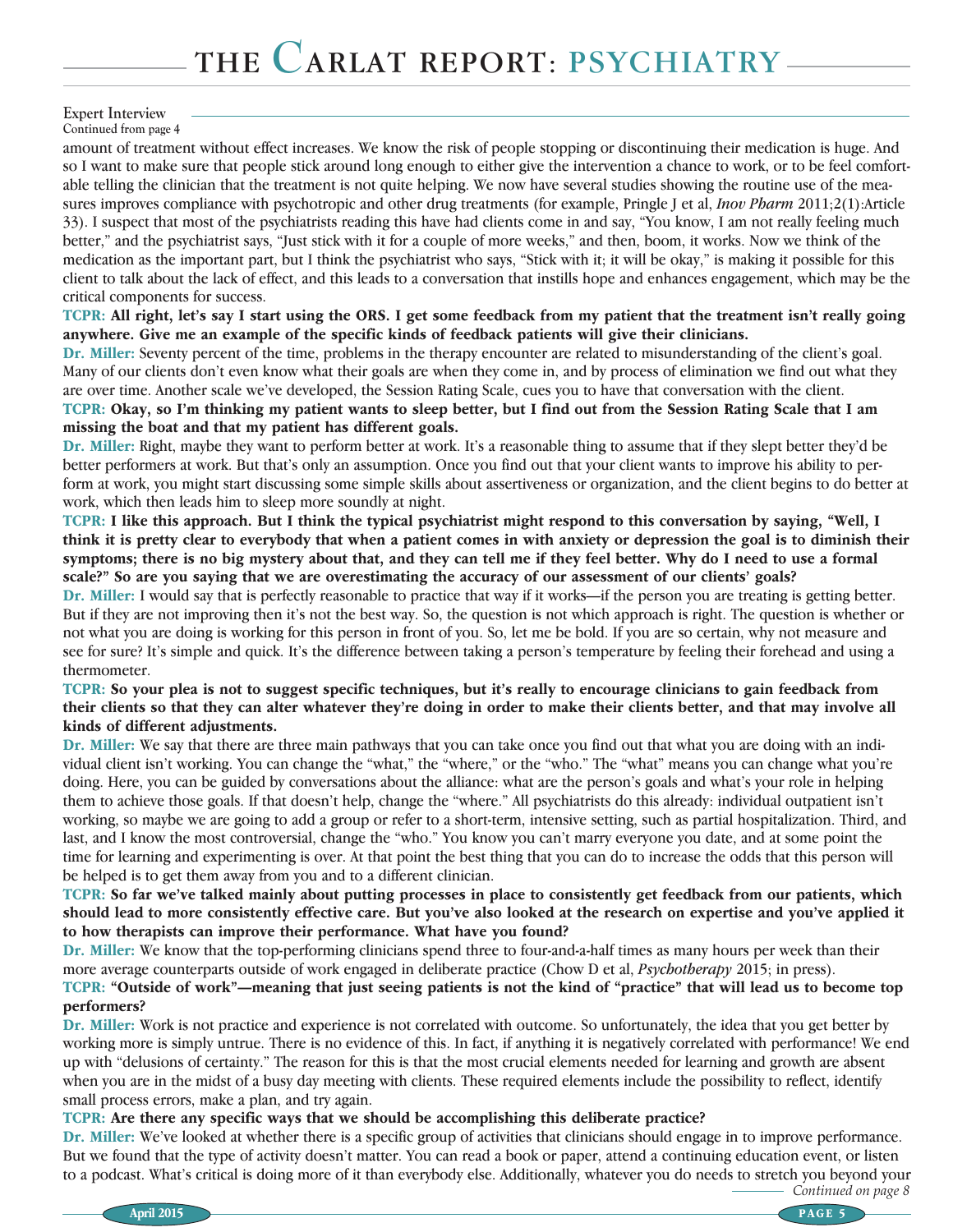## DEPRESSION

#### Does rTMS Work as Augmentation in Patients with Resistant Depression?

Repetitive transcranial magnetic stimulation (rTMS) is approved by the US Food and Drug Administration (FDA) for treatment resistant depression (TRD), and presumably works by modulating brain circuitry (see the September 2014 issue of *TCPR* for more detail). A new meta-analysis focuses specifically on using rTMS as augmentation to antidepressants in patients with TRD.

Researchers located seven studies with a total of 279 patients with TRD. In all, 171 of these patients were

# *Research Updates* **IN PSYCHIATRY**

assigned to rTMS plus antidepressant, while 108 received sham treatment plus antidepressant. The researchers found that 47% of rTMS patients responded (defined as a 50% improvement on the Hamilton Depression Scale) compared to only 22% of sham patients. The odds ratio was 5.12, meaning rTMS patients were about five times more likely to respond than those receiving sham treatment. The number needed to treat (NNT) was 3.4, meaning that you would have to treat 3.4 patients with rTMS for one patient to benefit more than they would have from sham.

However, the quality of most of the studies was poor, according to the authors. In particular, most studies did a poor job of ensuring that patients were truly blinded to which treatment they received. Real rTMS causes distinct vibrating sensations in the scalp, whereas sham does not. This possibility of "losing the blind" bedevils most rTMS results (Liu B et al, *BMC Psychiatry*  2014;14(1):342–350).

TCPR's Take: As in most large metaanalyses of rTMS, this one appears to endorse the treatment—specifically for antidepressant augmentation in patients with TRD. But the glowing numbers are undermined by significant doubts about the integrity of the blind. These concerns continue to make us skeptical about the efficacy of rTMS—FDA approval notwithstanding.

**Continued from page 3 Computer-Assisted Psychotherapy: An Introduction and Road Test**

heavily on videos. A psychiatrist narrator introduces and discusses CBT concepts. The core of the program is a series of videos following the story of Lisa, an employed married woman with depression.

In each vignette, Lisa interacts with somebody and we observe how she responds, often with a voiceover of her thoughts. For example, she is at her desk at work, and her boss calls her and wants to meet with her about a project. We hear her internal monologue: an automatic thought that her boss is going to reprimand her for taking too long on the project. There is a cut to the narrator who discusses Lisa's reactions and uses it as a teaching opportunity to discuss the concept of automatic thoughts. This is

followed by some brief quizzes to assess our understanding.

In some vignettes, there are alternate versions of the scene, with the first showing Lisa using distorted thoughts, and a second showing her successfully using CBT skills, such as developing rational thoughts. Through the different lessons we see Lisa gradually recovering from her depression.

The videos are well produced and the acting is pretty compelling. I found myself identifying with Lisa and rooting for her. As with the other programs, you are required to do assignments to identify your own automatic thoughts.

Although Good Days Ahead is not meant to be an independent therapy program, I believe it would be helpful for

## Drug Metabolism in Psychiatry: A Clinical Guide **Drug** Can pharmacokinetics be fun? Of course it can! Metabolism in Psychiatry Get the third edition of Dr. Carlat's Drug Metabolism in Psychiatry: A Clinical Guide and earn 6 CME credits. Order online today www.thecarlatreport.com

many patients even if not used in conjunction with therapy.

#### Pros of Good Days Ahead:

- Developed for those with no previous computer experience (requires minimal typing skills and is written at the ninth-grade level).
- Intended to be used with support, which usually means less drop out and better efficacy per studies.

#### Cons of Good Days Ahead:

• Unclear pricing and availability.

Computer-assisted psychotherapy, at least when based on cogni- $\triangleright$  tive behavioral therapy, shows a lot of promise. Consider adding it to your practice but learn about the various options, tinker with them, and check out accompanying clinician guides to get a sense of plusses and minuses of each. DR. CARLAT'S VERDICT:

 $\Phi_1=\Phi_2=\Phi_3$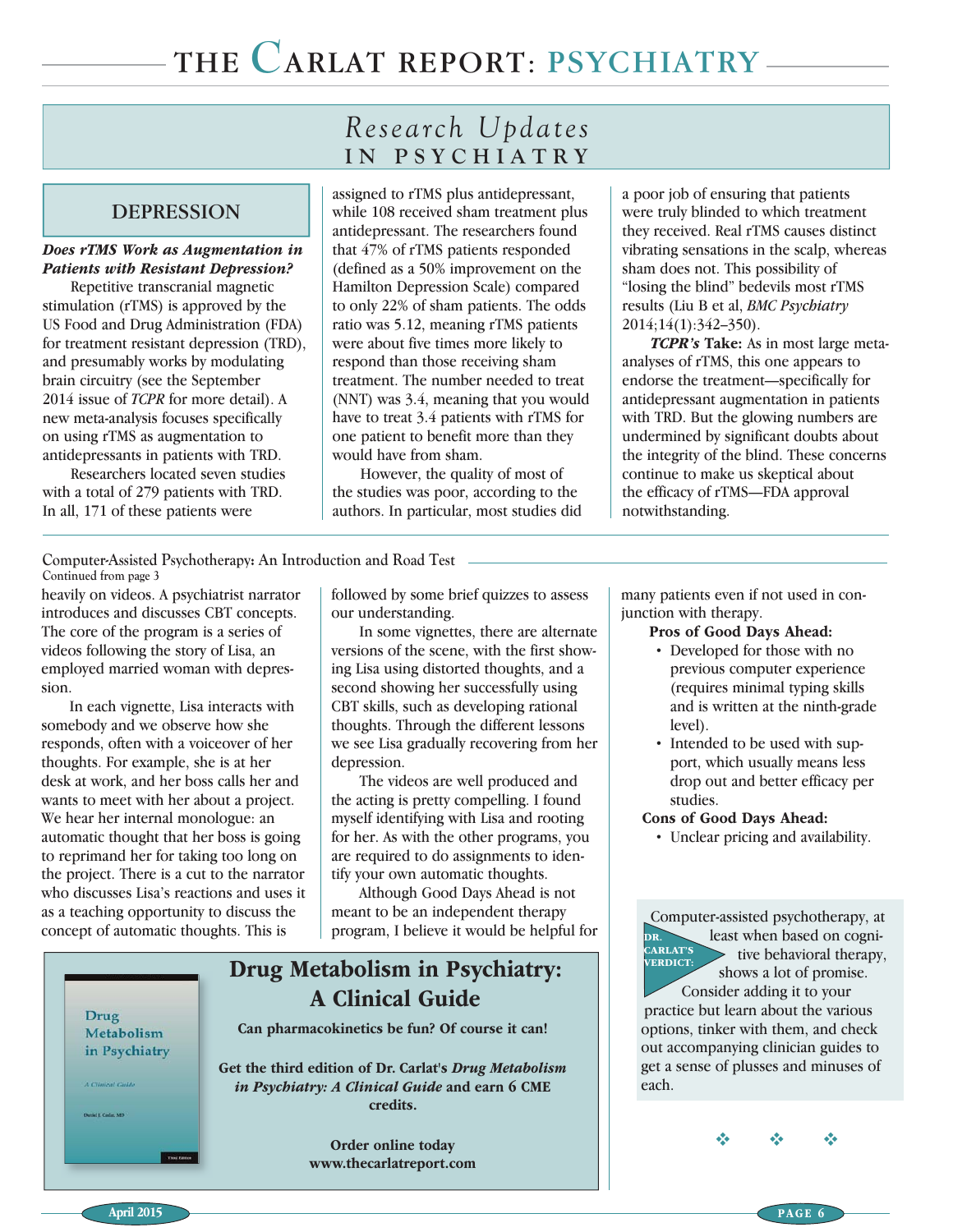# **CME Post-Test**

This CME post-test is intended for participants only seeking AMA PRA Category 1 Credit<sup>TM</sup>. For those seeking ABPN self-assessment (MOC) credit, a 13 question pre- and post-test must be taken online. For all others, to earn CME or CE credit, you must read the articles and log on to www. TheCarlatReport.com to take the post-test. You must answer at least four questions correctly to earn credit. You will be given two attempts to pass the test. Tests must be taken by April 30, 2016. As a subscriber to *TCPR,* you already have a username and password to log on www.TheCarlatReport.com. To obtain your username and password or if you cannot take the test online, please email info@thecarlatreport.com or call 978-499-0583.

The Carlat CME Institute is accredited by the Accreditation Council for Continuing Medical Education to provide continuing medical education for physicians. Carlat CME Institute is also approved by the American Psychological Association to sponsor continuing education for psychologists. Carlat CME Institute maintains responsibility for this program and its content. Carlat CME Institute designates this enduring material educational activity for a maximum of one (1) *AMA PRA Category 1 Credit*<sup>TM</sup> or 1 CE for psychologists. Physicians or psychologists should claim credit commensurate only with the extent of their participation in the activity.

*Below are the questions for this month's CME post-test. This page is intended as a study guide. Please complete the test online at www.TheCarlatReport.com. Note: Learning objectives are listed on page 1.*

- 1. What exactly is meant by computer-assisted psychotherapy (CAP) (Learning Objective #1)?
	- [  $\vert$  a) It is a way of e-prescribing medications
	- [  $\vert$  b) It is a way to deliver therapy remotely, such as via Skype
	- [  $\vert$  c) It uses a virtual reality device to stimulate a situation for a patient
	- [  $\vert$  d) It is a way for patients to receive psychotherapy using a computer
- 2. The most well-researched CAP programs focus on which of the following therapies and disorders (LO  $\#1$ )?
	- [ ] a) Cognitive behavioral therapy for depression or anxiety disorders
	- [  $\vert$  b) Family therapy for eating disorders
	- [  $|$  c) Psychodynamic therapy for PTSD
	- [  $\vert$  d) Acceptance and commitment therapy for depression
- 3. What is the best predictor of treatment outcome in mental health services (LO  $#2$ )?
	- [ ] a) The type of psychotherapy [ ] b) The therapist who provides the treatment
	- [ ] c) The medical school the psychiatrist attended [ ] d) The length of time the therapist has practiced
- -
- 
- 4. What is the first step for a therapist to improve consistency with patients  $(LO \#2)$ ?
	- [ ] a) Keep up with current research
	- [  $|$  b) Know what medications are most effective
	- [  $\vert$  c) Have a tool that allows tracking of how well the patient or client is doing
	- [ ] d) Attend training conferences

5. A new meta-analysis focused on using rTMS as augmentation to antidepressants in patients with treatment resistant depression. Researchers found rTMS (LO #3):

- [ ] a) Was more effective than sham treatment
- [  $|$  b) Was no different than sham treatment
- [  $|$  c) Resulted in no improvement on the Hamilton Depression Scale
- [  $\vert$  d) Resulted in higher ratings of depression on the Hamilton Depression Scale

*PLEASE NOTE: WE CAN AWARD CME CREDIT ONLY TO PAID SUBSCRIBERS*

#### FDA Approves Vyvanse to Treat Binge-Eating Disorder

Lisdexamfetamine (Vyvanse), a stimulant approved for treating kids and adults with ADHD, is the first drug approved by the US Food and Drug Administration (FDA) for treating adults with binge-eating disorder (BED).

The approval, which was made in January 2015, was based on two 12-week clinical studies with 724 adults with moderate to severe BED (http://1.usa. gov/1KeTiKN). In one of the studies, patients taking Vyvanse reported a decrease in binges from about five per week to about one per week, whereas patients randomly assigned to placebo went from five to two episodes per week.

# News of Note

The percentage of patients who stopped binge eating for four weeks was about 21% in the placebo group compared to 42% in the 50 mg/day and 50% in the 70 mg/day Vyvanse groups. BED patients taking Vyvanse experienced typical stimulant side effects, such as insomnia, increased heart rate, jittery feelings, and anxiety.

BED made its formal diagnostic debut in the *Diagnostic and Statistical Manual of Mental Disorders, Fifth Edition (DSM-5)* in 2013. For a diagnosis of BED, a patient has to have recurring episodes (at least once a week over three months) of eating significantly more food than most others would eat, along with feelings of lack of control, shame, guilt,

or embarrassment. According to the *DSM-5*, BED is different from the much more common phenomenon of overeating in that it's more severe and accompanied by significant psychological distress. Shire Pharmaceuticals, the manufacturer of Vyvanse, is estimating that there are nearly three million US adults with BED. This blockbuster drug (total sales of nearly \$1.5 billion in 2014) is now poised to make even more money for its manufacturer.

In the June issue of *TCPR*, which will focus on eating disorders, we will provide an overview of Vyvanse for BED—addressing diagnostic issues, the role of medication vs. psychotherapy, and the risks of stimulant use and abuse.

April 2015 PAGE 7